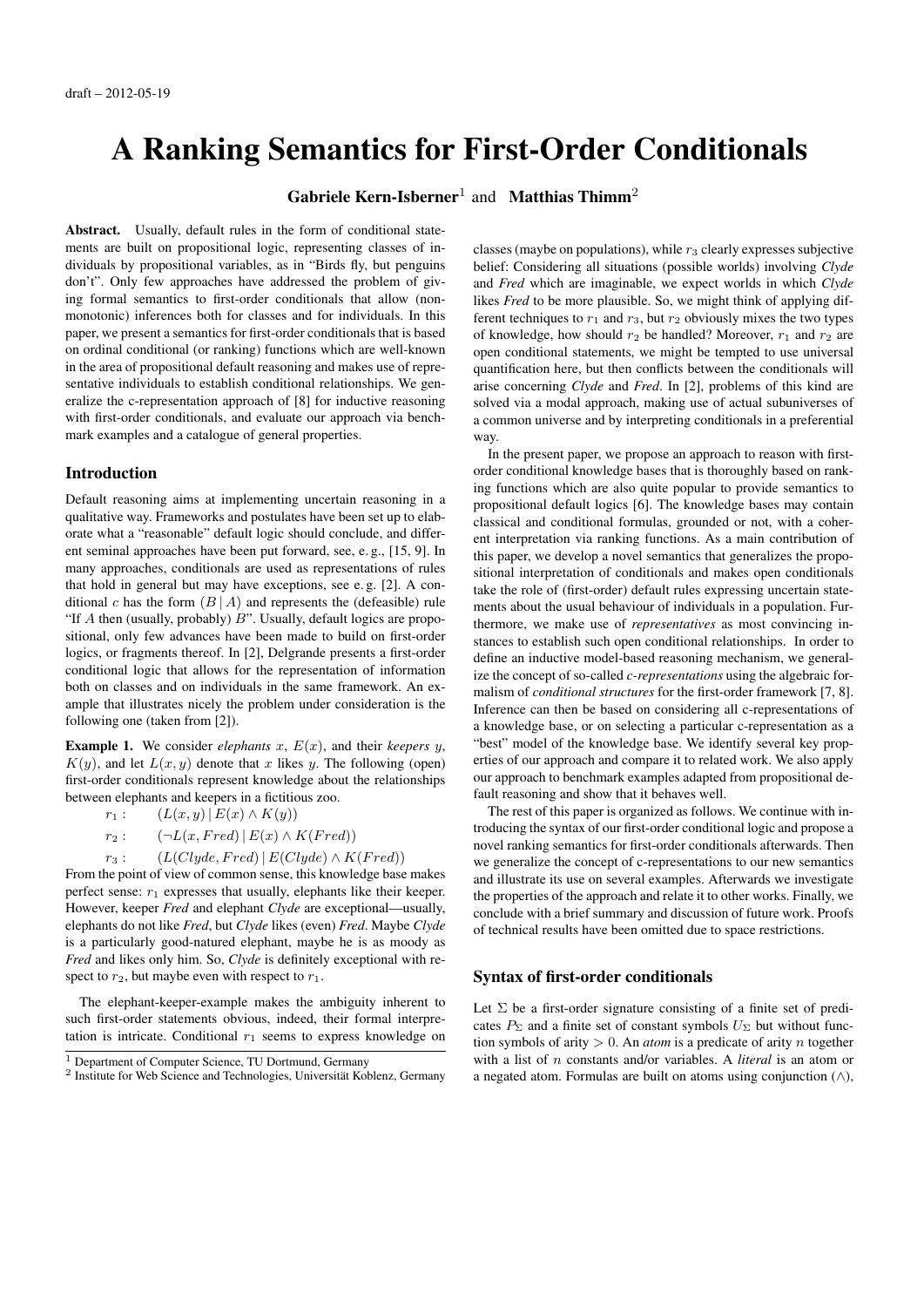disjunction (∨), negation (¬), and quantification (∀,  $\exists$ ). We abbreviate conjunctions by juxtaposition and negations usually by overlining, e.g. AB means  $A \wedge B$  and  $\overline{A}$  means  $\neg A$ . A *ground* formula contains no variables. In a *closed* formula, all variables (if they occur) are bound by quantifiers, otherwise, the formula is *open*, and the variables that occur outside of the range of quantifiers are called *free*. If a formula A contains free variables we also use the notation  $A(\vec{x})$  where  $\vec{x} = (x_1, \ldots, x_n)$  contains all free variables in A. If  $\vec{c}$  is a vector of the same length as  $\vec{x}$  then  $A(\vec{c})$  is meant to denote the instantiation of A with  $\vec{c}$ . A formula  $\forall \vec{x} A(\vec{x})$  ( $\exists \vec{x} A(\vec{x})$ ) is *universal (existential)* if A involves no further quantification. Let  $\mathcal{L}_{\Sigma}$  be the first-order language that allows no nested quantification, i.e., all quantified formulas are either universal or existential formulas.

 $\mathcal{L}_{\Sigma}$  is extended by a conditional operator " |" to a conditional language  $(\mathcal{L}_{\Sigma} | \mathcal{L}_{\Sigma})$  containing first-order conditionals  $(B | A)$  with  $A, B \in \mathcal{L}_{\Sigma}$ , and (universally or existentially) quantified conditionals  $\forall \vec{x}(B | A)$ ,  $\exists \vec{x}(B | A)^3$ . When writing  $(B(\vec{x}) | A(\vec{x}))$ , we assume  $\vec{x}$ to contain all free variables occurring in either A or B. Conditionals cannot be nested. When the signature is clear from context, we will also omit the subscript  $\Sigma$ . To exemplify the syntax, consider the rules  $r_1, r_2, r_3$  from Example 1 in the introduction with  $r_1, r_2$  being open first-order conditionals.

A *first-order conditional knowledge base* R is a (finite) set of (conditional) formulas from  $\mathcal{L}_{\Sigma} \cup (\mathcal{L}_{\Sigma} | \mathcal{L}_{\Sigma})$  with the restriction that no existential (outer) quantification of conditionals may occur. A *firstorder knowledge base*  $KB = \langle F, \mathcal{R} \rangle$  consists of a first-order conditional knowledge base  $\mathcal R$ , together with a set  $\mathcal F$  of closed formulas from  $\mathcal{L}_{\Sigma}$ , called *facts*.

# **OCF**-based Semantics

For interpretation of first-order aspects we use the Herbrand semantics. The *Herbrand base*  $\mathcal{H}^{\Sigma}$  of a first-order signature  $\Sigma$  is the set of all ground atoms of  $\Sigma$ . A *possible world*  $\omega$  is any subset of  $\mathcal{H}^{\Sigma}$ . A possible world can be concisely represented as a *complete conjunction* or *minterm*, i. e. a conjunction of literals where every atom of  $\mathcal{H}^{\Sigma}$  appears either in positive or in negated form. The set of all possible worlds of  $\Sigma$  is denoted by  $\Omega_{\Sigma}$ . Let  $\models$  denote the classical satisfaction relation between possible worlds and formulas from  $\mathcal{L}_{\Sigma}$ .

For an open conditional  $(B(\vec{x}) | A(\vec{x})) \in (\mathcal{L}_{\Sigma} | \mathcal{L}_{\Sigma})$  let  $\mathcal{H}^{(B(\vec{x}) \,|\, A(\vec{x}))}$  denote the set of all constant vectors  $\vec{a}$  used for proper groundings of  $(B(\vec{x}) | A(\vec{x}))$  from the Herbrand universe  $\mathcal{H}^{\Sigma}$ , i.e.  $\mathcal{H}^{(B(\vec{x}) \,|\, A(\vec{x}))} = U_{\Sigma}^{|\vec{x}|}$  where  $|\vec{x}|$  is the length of  $\vec{x}$ .

Just as in the propositional case, the set  $\Omega_{\Sigma}$  of possible worlds can be ranked by an *ordinal conditional function* (*OCF*, also called *ranking function*) that assigns degrees of (im)plausibility resp. disbelief to possible worlds and statements [16].

**Definition 1.** An *ordinal conditional function (OCF)*  $\kappa$  *on*  $\Omega_{\Sigma}$  is a function  $\kappa : \Omega_{\Sigma} \to \mathbb{N} \cup \{\infty\}$  with  $\kappa^{-1}(0) \neq \emptyset$ .

We can now make use of the possible world semantics to assign degrees of disbelief also to formulas and (non-quantified) conditionals. In the following, let  $A, B \in \mathcal{L}_{\Sigma}$  denote closed formulas, and let  $A(\vec{x}), B(\vec{x}) \in \mathcal{L}_{\Sigma}$  denote open formulas.

**Definition 2.** Let  $\kappa$  be an OCF. The  $\kappa$ -ranks of closed formulas are defined (as in the propositional case [16]) via

$$
\kappa(A) = \min_{\omega \models A} \kappa(\omega) \quad \text{and} \quad \kappa(B \mid A) = \kappa(AB) - \kappa(A).
$$

Furthermore, we define the  $\kappa$ -ranks for open formulas and open, nonquantified conditionals by evaluating most plausible instances:

$$
\kappa(A(\vec{x})) = \min_{\vec{a} \in \mathcal{H}^{A(\vec{x})}} \kappa(A(\vec{a}))
$$

$$
\kappa(B(\vec{x}) \mid A(\vec{x})) = \min_{\vec{a} \in \mathcal{H}^{(B(\vec{x}) \mid A(\vec{x}))}} \kappa(A(\vec{a})B(\vec{a})) - \kappa(A(\vec{a})).
$$

The ranks of first-order formulas are coherently based on the usage of OCFs for propositional formulas. Just as in the propositional case, these degrees of beliefs are used to specify when a formula from  $(\mathcal{L}_{\Sigma} | \mathcal{L}_{\Sigma})$  is accepted, i.e. deemed highly plausible, by a ranking function  $\kappa$  (where acceptance is denoted by  $\models$ ). We will first consider the acceptance of closed (conditional) formulas.

**Definition 3.** Let  $\kappa$  be an OCF. The acceptance relation between  $\kappa$ and formulas from  $\mathcal{L}_{\Sigma}$  and  $(\mathcal{L}_{\Sigma} | \mathcal{L}_{\Sigma})$  is defined as follows:

• *for closed formulas:*

 $- \kappa \models A$  iff for all  $\omega \in \Omega$  with  $\kappa(\omega) = 0$ , it holds that  $\omega \models A$ .

$$
- \kappa \models (B \mid A) \text{ iff } \kappa(AB) < \kappa(AB).
$$

- *for universal/existential conditionals:*
	- $\kappa$   $\models \forall \vec{x} (B(\vec{x}) \, | \, A(\vec{x}))$  iff  $\kappa$   $\models (B(\vec{a}) \, | \, A(\vec{a}))$  for all  $\vec{a} \in \vec{A}$  $\mathcal{H}^{(B(\vec{x})\,|\,A(\vec{x}))}.$
	- $\kappa = \exists \vec{x} (B(\vec{x}) | A(\vec{x}))$  iff there is  $\vec{a} \in \mathcal{H}^{(B(\vec{x}) | A(\vec{x}))}$  such that  $\kappa \models (B(\vec{a}) | A(\vec{a})).$

Acceptance of a sentence by a ranking function is the same as in the propositional case for ground sentences, and interprets the classical quantifiers in a straightforward way. Note that no classical relations hold between universal and existential formulas, as acceptance by ranking functions is three-valued.

The treatment of acceptance of open formulas is more intricate, as such formulas will be used to express default statements, like in "A is plausible", or in "usually, if  $A$  holds, then  $B$  also holds". The basic idea here is that such (conditional) open statements hold if there are individuals that provide most convincing instances of the respective conditional. These so-called *representatives* should, of course, allow for the acceptance of the instantiated conditional (as in Definition 3) while most plausibly verifying the conditional (i.e. satisfying A and B). Moreover, representatives are expected to be least exceptional with respect to falsifying the conditional. The following definition makes use of the  $\kappa$ -ranks of Definition 2 to formalize this precisely.

**Definition 4.** Let  $r = (B(\vec{x}) | A(\vec{x})) \in (\mathcal{L}_{\Sigma} | \mathcal{L}_{\Sigma})$  be a nonquantified conditional involving open formulas from  $\mathcal{L}_{\Sigma}$ . We say that  $\vec{a} \in \mathcal{H}^{(B(\vec{x}) \,|\, A(\vec{x}))}$  is a *weak representative* of r iff it satisfies the following conditions:

$$
\kappa(A(\vec{a})B(\vec{a})) = \kappa(A(\vec{x})B(\vec{x})) \tag{1}
$$

$$
\kappa(A(\vec{a})B(\vec{a})) \quad < \quad \kappa(A(\vec{a})\overline{B}(\vec{a})) \tag{2}
$$

The set of *weak representatives of*  $r$  is denoted by  $WRep(r)$ . We say that  $\vec{a} \in \mathcal{H}^{(B(\vec{x}) \,|\, A(\vec{x}))}$  is a *(strong) representative* of r iff it is a weak representative of r and

$$
\kappa(A(\vec{a})\overline{B}(\vec{a})) = \min_{\vec{b}\in\text{WRep}(r)} \kappa(A(\vec{b})\overline{B}(\vec{b})).\tag{3}
$$

The set of all *representatives of* r is denoted by Rep(r).

(Weak) Representatives of a conditional are characterized by being most general and least exceptional. This is expressed by (1) that postulates that representatives are most normal with respect to  $A$ 's being also  $B$ 's, and also by (3) that demands that representative individuals should be least specific with respect to violating the link between

<sup>3</sup> These quantifications will often be distinguished as *outer* quantifications in the paper.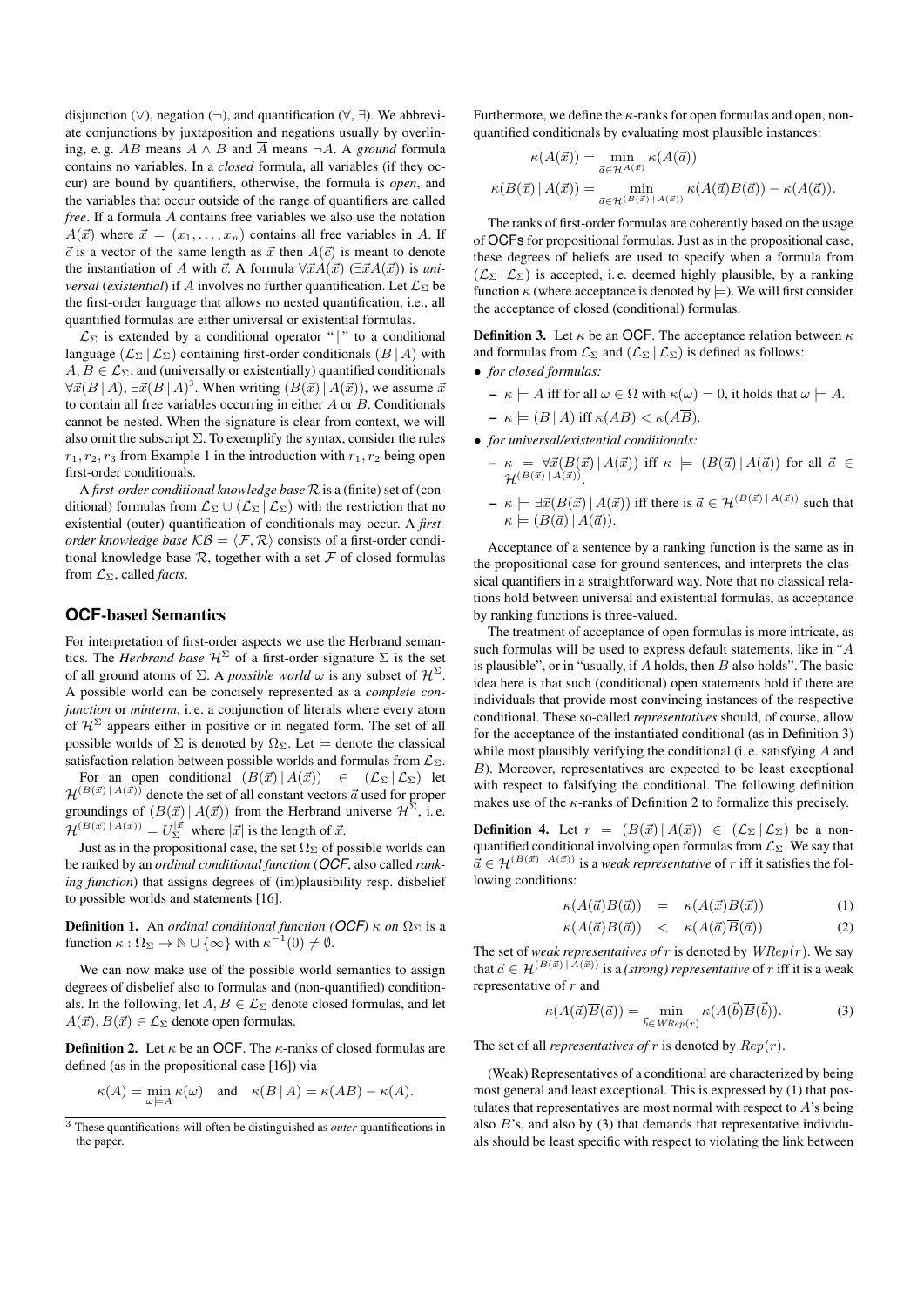$A$  and  $B$ ; otherwise, this violation might be caused by extraordinary attributes. This can be easily exemplified in the popular penguin scenario. Consider a scenario where we have birds, penguins, and superpenguins. Birds usually fly, whereas penguins are expected not to fly while super-penguins are famous for flying. What is a representative (flying) bird here? It is definitely not a penguin since penguins usually do not fly (violating (2)). While we might more strongly believe that super-penguins fly than to care about the non-specified bird next to us (super-penguins are famous!), super-penguins are too specific to serve as good representatives. Representatives should be general, covering as many species of flying birds as possible. But, due to this generality, we would also be more willing to accept an exception here than for more specific subclasses. Superpenguins might be able to fly because they are equipped with motorized wings, and their failure of flying might be caused by a motor problem, an explanation that certainly does not apply to the failure of flying of a normal bird. This motivates (3). Note that (weak) representatives are only *conditional representatives*, i. e., representatives for the respective conditional relationship, as we do not postulate that representatives (certainly or plausibly) satisfy the premise of the conditional. It might well be the case that individuals may serve as representatives for different conditionals. Now we can base our definition of acceptance of open conditionals on the notion of representatives as follows.

**Definition 5.** Let  $\kappa$  be an OCF and  $r = (B(\vec{x}) | A(\vec{x}))$  an open (non-quantified) conditional. Then  $\kappa \models r$  iff  $Rep(r) \neq \emptyset$ , and one of the two following (exclusive) conditions is satisfied:

(A) it holds that

$$
\kappa(A(\vec{x})B(\vec{x})) < \kappa(A(\vec{x})\overline{B}(\vec{x}));\tag{4}
$$

(B)  $\kappa(A(\vec{x})B(\vec{x})) = \kappa(A(\vec{x})\overline{B}(\vec{x}))$ , and for all  $\vec{a}_1 \in$  $Rep((B(\vec{x}) | A(\vec{x})))$  and for all  $\vec{a}_2 \in Rep((\overline{B}(\vec{x}) | A(\vec{x}))),$ it holds that

$$
\kappa(A(\vec{a}_1)\overline{B}(\vec{a}_1)) < \kappa(A(\vec{a}_2)B(\vec{a}_2)).\tag{5}
$$

The acceptance of an open conditional is based on the existence of a suitable  $\vec{a}$  satisfying (2), i.e., on the acceptance of the propositional conditional  $(B(\vec{a}) | A(\vec{a}))$  (note that  $Rep((B(\vec{x}) | A(\vec{x}))) \neq \emptyset$ iff  $WRep((B(\vec{x}) | A(\vec{x}))) \neq \emptyset$ . However, conditions (1) and (2) alone are too weak to justify the acceptance of  $(B(\vec{x}) | A(\vec{x}))$  since it might well be the case that there are  $\vec{a}$  and  $\vec{b}$  fulfilling (1) and (2) for  $(B(\vec{x}) | A(\vec{x}))$  and  $(B(\vec{x}) | A(\vec{x}))$ , respectively. This means that  $\kappa$  might accept both  $(B(\vec{x}) | A(\vec{x}))$  and  $(B(\vec{x}) | A(\vec{x}))$ , which would be counterintuitive. Hence, we need to make acceptance unambiguous by giving preference to one of the two conditionals. This can be done either by postulating (4) or (5). Condition (4) looks like a natural prerequisite for the acceptance of  $(B(\vec{x}) | A(\vec{x}))$ . However, in the birds scenario with penguins and super-penguins, equalities like  $\kappa(A(\vec{x})B(\vec{x})) = \kappa(A(\vec{x})\overline{B}(\vec{x}))$  quite naturally arise since penguins are as normal non-flying birds as doves are normal flying birds (see Example 3 below). In this case, (5) again uses the idea of least exceptionality for specifying proper representatives; it makes  $(B(\vec{x}) | A(\vec{x}))$  acceptable, as opposed to  $(\overline{B}(\vec{x}) | A(\vec{x}))$ , if the representatives of the first conditional less exceptionally violate the respective conditional than the representatives of the latter conditional. Note that Definition 5 extends the definition of acceptance in the propositional case, i.e.,  $\kappa$   $\models$   $(B(\vec{a}) | A(\vec{a}))$  iff  $\kappa(A(\vec{a})B(\vec{a}))$  <  $\kappa(A(\vec{a})\overline{B}(\vec{a})).$ 

Definitions 4 and 5 can be used to define acceptance of open nonconditional formulas  $A(\vec{x})$  by considering them as conditionals with tautological antecedents, i.e., as  $(A(\vec{x}) | \top)$ . However, it is crucial to

remark here that  $(A(\vec{x}) | \top)$  mandatorily demands for a default reading like "being  $A$  is plausible", as opposed to " $A$  certainly holds". This distinction is made in our approach by distinguishing between certain knowledge F (all elements here are closed formulas of  $\mathcal{L}_{\Sigma}$ ) and default (conditional) beliefs in  $R$  which may involve both closed and open formulas (well-formed according to our syntax definitions). Formally, this is handled by giving different semantics to the two parts of our knowledge bases.

**Definition 6.** Let  $KB = \langle F, \mathcal{R} \rangle$  be a first-order knowledge base, and let  $\kappa$  be an OCF.

- 1. *κ accepts*  $\mathcal{R}$ , denoted by  $\kappa \models \mathcal{R}$ , iff  $\kappa \models \varphi$  for all  $\varphi \in \mathcal{R}$ .
- 2. *κ accepts*  $KB$ , denoted by  $\kappa \models KB$ , iff  $\kappa(\omega) = \infty$  for all  $\omega \not\models F$ , and  $\kappa \models \mathcal{R}$ .

If  $\kappa \models \mathcal{KB}$  then we also say that  $\kappa$  is a *model* of  $\mathcal{KB}$ . If there is no  $\kappa$ with  $\kappa \models \mathcal{KB}$  then  $\mathcal{KB}$  is *inconsistent*.

In this way, we can accurately distinguish between the statements "A certainly holds for all individuals" ( $\forall x A(\vec{x}) \in \mathcal{F}$ ), "it is plausible that A holds for all individuals" ( $\forall x A(\vec{x}) \in \mathcal{R}$ , treated as  $(\forall x A(\vec{x}) | \top)$ ), and "A is plausible"  $(A(\vec{x}) \in \mathcal{R}$ , treated as  $(A(\vec{x}) | \top)$ ). In general, having a classical (i.e., unconditional) formula A in  $\mathcal F$  expresses "A is certain" while A in  $\mathcal R$  means "A is plausible". Before illustrating the first-order semantics defined above, we first carry over the idea of (propositional) c-representations [8] to the first-order case. This will endow us with the possibility of constructing proper OCF-models of knowledge bases in an easy way.

#### First-order conditional reasoning

In the propositional case, conditional structures [7, 8] prove to be a powerful means to rule (inductive) conditional reasoning and belief revision. In this section, we will generalize the concept of conditional structures to the first-order case by defining the conditional structure of a possible world with respect to a ground conditional, a first-order conditional, and a set of first-order conditionals. We recall briefly the basic elements of the theory of conditional structures, generalize this theory to the first-order case, and end up with the definition of c-representations for sets of first-order conditionals. The class of all c-representations of a knowledge base provides a semantics that nicely reflects the interactions between conditionals, and a single crepresentation may serve as a model for inductive non-monotonic reasoning. Due to restricted space conditions, we will only mention the main features of this generalization and omit all technical details that are analogous to the propositional case.

Let  $\mathcal{R} = \{(B_1(\vec{x}_1) | A_1(\vec{x}_1)), \ldots, (B_n(\vec{x}_n) | A_n(\vec{x}_n))\}\)$  be a finite set of first-order conditionals. These conditionals can either involve open or closed formulas; we may omit the (outer) quantification of conditionals, as no existential conditional may occur, and all universal conditionals can be replaced by the set of all instantiations, according to Definition 3. Moreover, all formulas in  $R$  can be assumed to have a conditional form, according to the remarks around Definition 6 at the end of the preceding section. To each conditional  $r_i = (B_i(\vec{x}_i) | A_i(\vec{x}_i))$ , we associate a pair of symbols  $\mathbf{a}_i^+, \mathbf{a}_i^-$ , symbolizing a positive (negative) effect in case of verification (falsification). In order to make these conditional effects computable, we make use of a group structure, introducing the *free abelian group*  $\mathcal{F}_\mathcal{R} = \langle \mathbf{a}_1^+, \mathbf{a}_1^-, \dots, \mathbf{a}_n^+, \mathbf{a}_n^- \rangle$  with generators  $\mathbf{a}_1^+, \mathbf{a}_1^-, \dots, \mathbf{a}_n^+, \mathbf{a}_n^$ i.e.  $\mathcal{F}_{\mathcal{R}}$  consists of all elements of the form  $(\mathbf{a}_1^{\dagger})^{r_1}(\mathbf{a}_1^{-})^{s_1} \dots$  $(a_n^+)^{r_n} (a_n^-)^{s_n}$  with integers  $r_i, s_i \in \mathbb{Z}$  (the ring of integers). Making use of the functions  $v_i$  (for *verifying*) and  $f_i$  (for *falsifying*) defined by  $v_i(\omega) = #\{\vec{a}_i \in \mathcal{H}^{(B_i(\vec{x}_i) | A_i(\vec{x}_i))} | \omega \models A_i(\vec{a}_i)B_i(\vec{a}_i)\}\$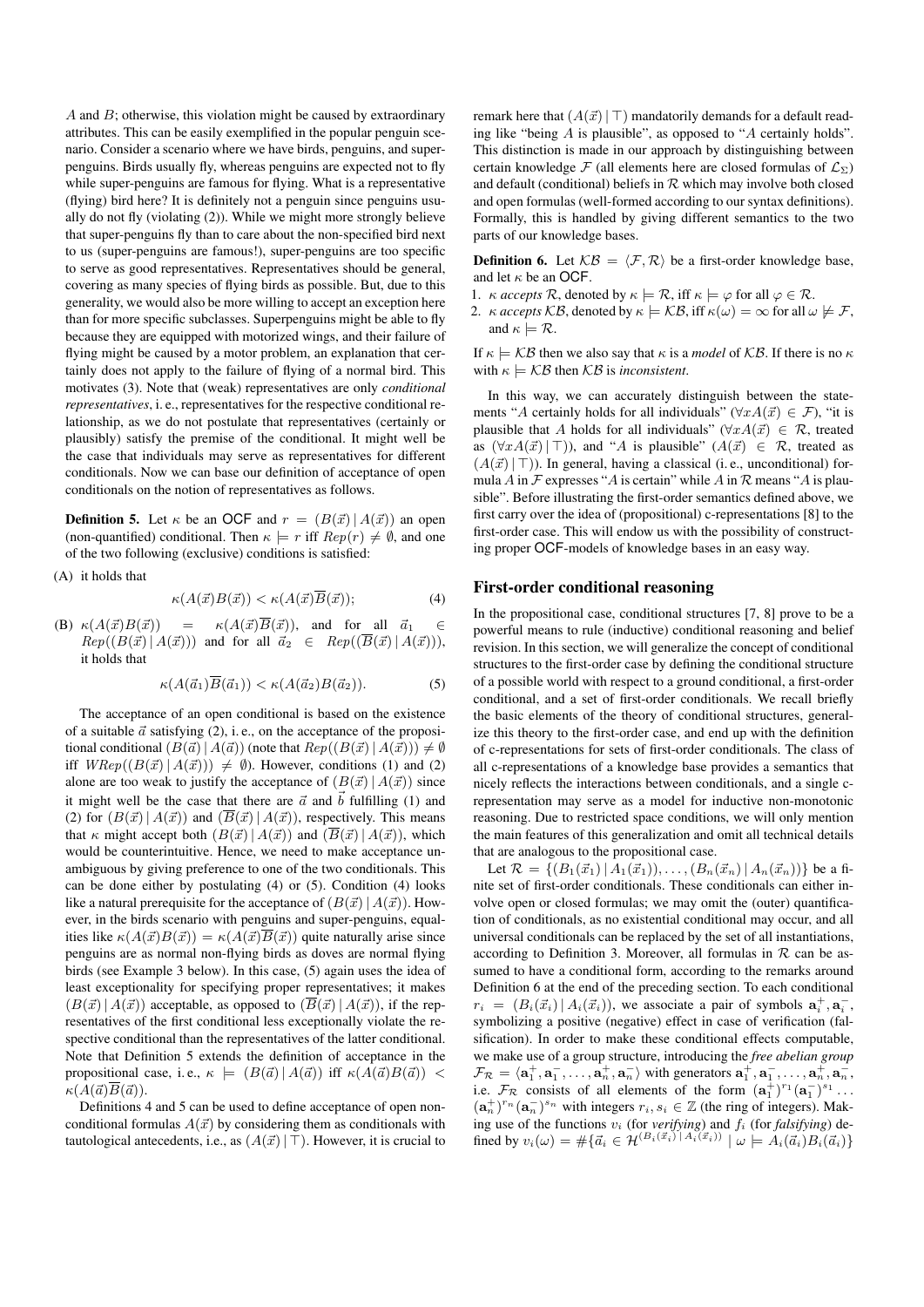and  $f_i(\omega) = #\{\vec{a}_i \in \mathcal{H}^{(B_i(\vec{x}_i) | A_i(\vec{x}_i))} \mid \omega \models A_i(\vec{a}_i)\overline{B_i}(\vec{a}_i)\}\text{, we}$ define the *conditional structure of* ω *with respect to* R by

$$
\sigma_{\mathcal{R}}(\omega) = \prod_{i=1}^n (\mathbf{a}_i^+)^{v_i(\omega)} (\mathbf{a}_i^-)^{f_i(\omega)}
$$

.

Having defined conditional structures of possible worlds with respect to first-order conditionals, we can proceed in just the same way as in the propositional case. Briefly, we make use of homomorphisms to map the conditional structures to ranks in such a way that sets of worlds that show the same (verifying, falsifying, neutral) all-over behaviour with respect to the conditionals, are assigned the same allover rank. Ranking functions that comply with conditional structures in this way are called *conditionally indifferent with respect to* R. For the technical details on conditional indifference, we refer to [7, 8]. A simple, but important consequence of conditional indifference is that worlds which are equivalent with respect to the conditionals in  $\mathcal R$  are mapped onto the same values by ranking functions  $\kappa$  which are conditionally indifferent:

Proposition 1. *If the ranking function* κ *is conditionally indifferent with respect to*  $\mathcal{R}$ *, then*  $\sigma_{\mathcal{R}}(\omega_1) = \sigma_{\mathcal{R}}(\omega_2)$  *implies*  $\kappa(\omega_1) = \kappa(\omega_2)$ *for all worlds*  $\omega_1, \omega_2 \in \Omega$ .

The result of this theory of conditional structures is a constructive schema for ranking functions that are both models of the first-order knowledge base and conditionally indifferent with respect to it, socalled c-representations, of which we will only use the simple version here focusing on falsification.

**Definition 7** (Simple c-representation). A ranking function  $\kappa$  is a *simple c-representation* iff it satisfies  $\kappa \models \mathcal{R}$ , and is of the form

$$
\kappa(\omega) = \kappa_0 + \sum_{1 \leq i \leq n} f_i(\omega) \kappa_i^-.
$$
 (6)

 $\kappa_0$  is a normalizing factor here so that c-representations comply with the demand  $\kappa^{-1}(0) \neq \emptyset$ . Two features are characteristic for the approach based on conditional structures. First, and most decisively for the first-order case, the same parameter  $\kappa_i^-$  is associated with all instances of an open conditional since  $\kappa_i^-$  is the numerical realization of the algebraic parameter  $a_i^-$  representing the open conditional. Moreover,  $\kappa_i^+$  does not depend on the specific world  $\omega$ under consideration but, of course, depends on the other conditionals in  $R$ . The interactions between the conditionals in  $R$ , each being represented by the respective  $\kappa_i^-$ , is handled in a very flexible way by requiring  $\kappa \models \mathcal{R}$  which gives rise to a set of inequalities between the  $\kappa_i^-$ . This intensional handling of interactions of conditionals is the second characteristic feature of our approach. It is different from counting violated conditionals, as in [11], and even different from the similar approach in [5]. Here, we apply this idea consequently to the first-order case. Note that open and quantified conditionals are treated differently: While  $\forall \vec{x}(B(\vec{x}) | A(\vec{x}))$  is established by considering each instantiation  $(B(\vec{a}) | A(\vec{a}))$  separately, i.e., each instance is represented by a separate  $\mathbf{a}_i^-$ , for establishing  $(B(\vec{x}) | A(\vec{x}))$ , all instances  $(B(\vec{a}) | A(\vec{a}))$  are associated with the same  $a_i^-$ . Therefore, the numerical parameters  $\kappa_i^-$  are determined in different ways.

Like system Z [6], or ranking functions in general, crepresentations offer the possibility to define model-based default reasoning by selecting a specific model of a knowledge base. However, as all c-representations observe the conditional structures of worlds, they combine semi-qualitative information on ranks with structural information. So, the actual numbers that are assigned to the  $\kappa_i$ 's in simple c-representations (cf. (6)) just play a minor role, it is

more the relationships between these numbers which result from the constraints in Definition 5 that guide crucial inferences. This allows us to study inferences based on *all* c-representations. In the following examples, we will elaborate on these qualitative relationships, considering both inferences for all c-representations and model-based inferences by *minimal simple c-representations*, for which the constants  $\kappa_i^-$  are chosen in a minimal way to guarantee acceptance.

Example 2 (The elephant zoo). First, we will have a closer look at Example 1 mentioned in the introduction. We abbreviate Clyde by  $c$  and Fred by  $f$  and consider again the set of conditionals  $\mathcal{R} = \{r_1, r_2, r_3\}$  given as in Example 1. Moreover, we assume the set of constants  $U_{\Sigma}$  to consist of two elephants  $c, e$  and two keepers  $f, k$ , i.e.  $U_{\Sigma} = \{c, e, f, k\}$ . The set F of factual knowledge is given as  $\mathcal{F} = \{E(c), E(e), K(f), K(k), \forall x \forall y : L(x, y) \Rightarrow$  $E(x) \wedge K(y)$ . In particular, all possible worlds that violate the conjunction  $E(c)E(e)K(f)K(k)$  will receive an infinite rank (see Definition 6) and can be omitted. We apply the semantics defined in Definition 5 to compute simple c-representations  $\kappa$  that satisfy  $r_1-r_3$  in the following way. Basically, we assume  $\kappa$  to be of the form (6) and determine  $\kappa_1^-$ ,  $\kappa_2^-$ ,  $\kappa_3^-$  (one for each rule) appropriately so as to comply with all constraints in Definition 5. Moreover, we have to choose the normalizing factor  $\kappa_0$  so that  $\min_{\omega} \kappa(\omega) = 0$ . In the following, we will present the resulting inequalities for the  $\kappa_i^-$  to illustrate the sophisticated handling of conditional information on individuals in general and to show in particular that even exceptions to exceptions are dealt with appropriately in our framework. First, all rules need to have representatives. This is particularly simple for  $r_3$ , as only  $(c, f)$ can be a representative of  $r_3$ :  $\kappa \models r_3$  iff  $\kappa(L(c, f)) < \kappa(\overline{L}(c, f)).$ This amounts to postulating  $\kappa_2^- < \kappa_1^- + \kappa_3^-$ .  $r_2$  can only have two representatives, namely  $(c, f)$ , or  $(e, f)$ . However,  $(c, f)$  is already a representative of  $r_3$  which would contradict  $r_2$ . So,  $(e, f)$ can be the only representative. Indeed, regardless of which  $\kappa_i^-$  are chosen, we find that  $\kappa(\overline{L}(e, f)) = \min\{\kappa_1^- + \kappa_2^-, 2\kappa_1^- + \kappa_3^-\}$  $\min_a \kappa(\overline{L}(a, f), \text{ making } (e, f) \text{ a proper candidate for a represen-}$ tative due to (1). Next, (2) demands that  $\kappa(\overline{L}(e, f)) < \kappa(L(e, f))$ must hold, which yields  $\kappa_1^- < \kappa_2^-$ . Again, the precise numbers (also for  $\kappa_3^-$ !) are of no concern. Since we have only one weak representative,  $Rep(r_2) = WRep(r_2) = \{(e, f)\}\)$ . Due to the inequalities determined so far, we have that  $\kappa(\overline{L}(x, f)) = \kappa(L(x, f))$ . Hence, according to Definition 5, we have to compare the representatives of  $r_2$  and its negated counterpart,  $(L(x, f) | E(x) \wedge K(f))$  (note that this is not the same as  $r_1$ , as its range is different). We find that  $Rep((L(x, f) | E(x) \wedge K(f))) = \{(c, f)\}.$  Comparing the rankings for these representatives according to (5) yields  $2\kappa_2^- < 2\kappa_1^- + \kappa_3^-$ .

Finally, for  $r_1$ , we find that  $\kappa(L(e, k)) = \kappa(L(x, y))$ , and in order to make  $(e, k)$  a weak representative, the constraint  $\kappa_1^- > 0$  is necessary. Due to structural similarities, we also have  $W\!Rep(r_1) =$  $\{(e, k), (c, k), (c, f)\}\$ , but  $(c, f)$  cannot be a proper representative of  $r_1$ , as this would inhibit  $(e, f)$  being a representative for  $r_2$ . This demands for  $\kappa_3 > \kappa_2$ . So, we have  $Rep(r_1) = \{(e, k), (c, k)\}\)$ . Again, we find that  $\kappa(L(x, y)) = \kappa(\overline{L}(x, y))$ , and we have to compare representatives. Since  $Rep((\overline{L}(x, y) | E(x) \wedge K(y))) = \{(e, f)\},\$ (5) can only be satisfied if  $2\kappa_1^- < \kappa_2^-$ . All these inequalities now specify c-representations which are models of the elephant-keeperknowledge base. We may choose the  $\kappa_i^-$  in a minimal way (i.e.,  $\kappa_1^- = 1, \kappa_2^- = 3, \kappa_3^- = 5$ ) to obtain a concrete ranking function. If our zoo contains more elephants and keepers, similar computations would yield c-representations that treat all elephants resp. keepers not mentioned in the knowlegde base in the same way as  $e$  resp.  $k$ . thanks to the structural evaluation of conditionals.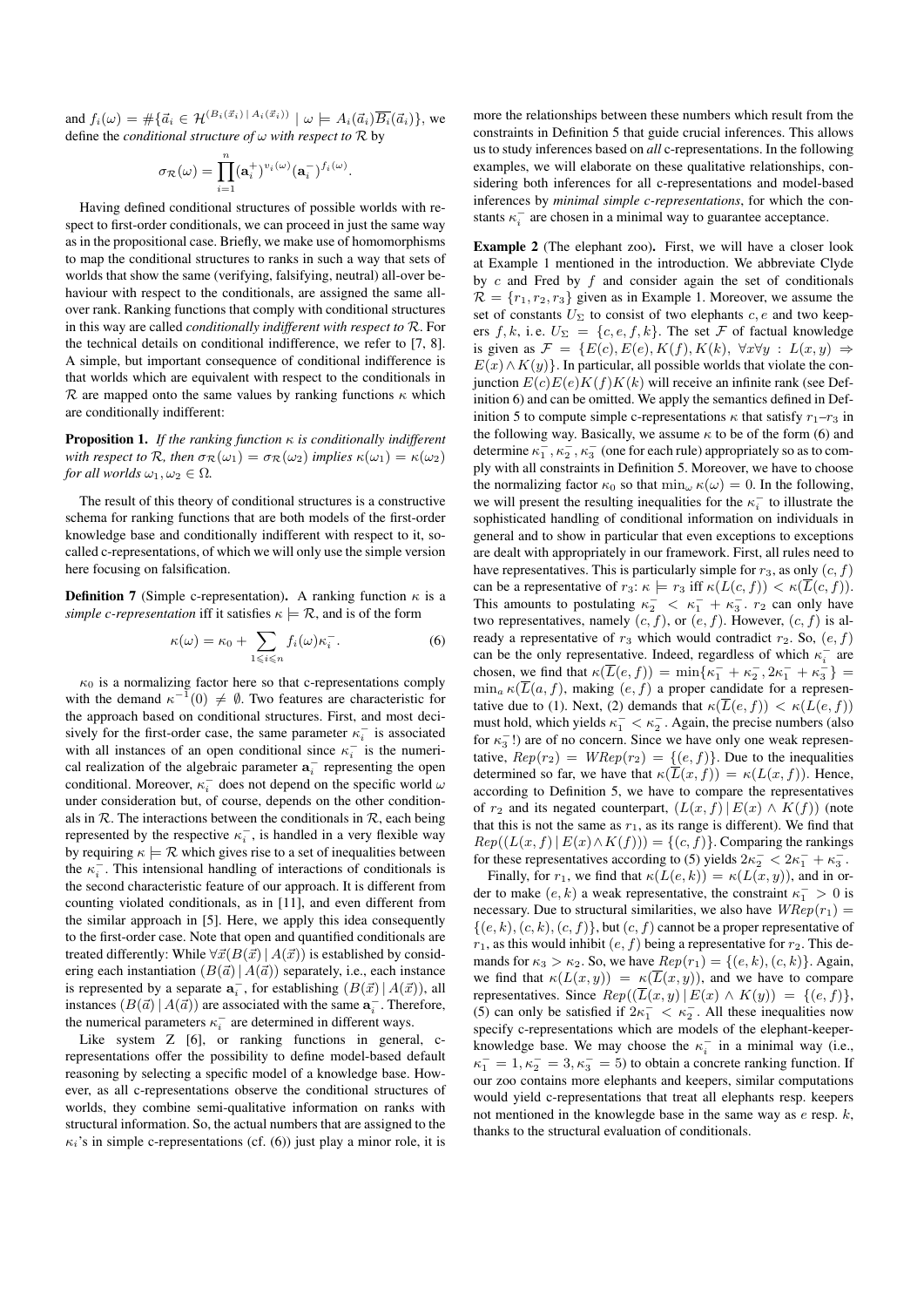Example 3 (Penguins and super-penguins). In this example, we have *penguins (P), birds (B)* and also *(flying) superpenguins (S)* as well as the classes of *winged things (W)* and *flying things (F)*, and our universe consists of the following objects:  $t = \text{I} \text{w} \text{e} \text{e} \text{t} \text{y}, p = \text{P} \text{o} \text{d} \text{y}, s = \text{S} \text{u} \text{p} \text{e} \text{r} \text{t} \text{w} \text{e} \text{e} \text{t} \text{y}$ and other things  $o_1, \ldots, o_m$ , maybe birds or not. The knowledge base  $\mathcal{KB}_{tweety} = \langle \mathcal{F}, \mathcal{R} \rangle$  consists of the facts  $\mathcal{F} = \{P(t), S(s), B(p), \forall x S(x) \Rightarrow P(x), \forall x P(x) \Rightarrow B(x)\}\$ , and the conditional knowledge base  $\mathcal{R} = \{r_1, r_2, r_3, r_4\}$  containing four open first-order conditionals:

$$
r_1: (F(x) | B(x)), r_2: (W(x) | B(x))
$$
  

$$
r_3: (\overline{F}(x) | P(x)), r_4: (F(x) | S(x)).
$$

Let  $\kappa_i^-, i = 1, \ldots, 4$  be the penalties for the four conditionals  $r_1, \ldots, r_4$ , according to Definition 7. Computing the constraints specified for a simple c-representation  $\kappa$  to be a model of  $\mathcal{KB}_{tweety}$ (cf. Definition 6) yield  $0 < \kappa_1^- < 2\kappa_1^- < \kappa_3^- < \kappa_4^- < \kappa_1^- + \kappa_4^-$ and  $2\kappa_3^- < 2\kappa_1^- + \kappa_4^-$ . For instance, choosing  $\kappa_1^- = 1 = \kappa_2^-$ ,  $\kappa_3^- =$  $3, \kappa_4^- = 5$ , would give rise to a (minimal) c-representation of  $KB_{tweety}$ . All c-representations handle the conditionals accurately, allowing exceptions (penguins) and exceptions to exceptions (superpenguins), taking *Polly*, *Tweety*, *Supertweety* as a representative bird, penguin, and super-penguin, respectively. If any of the other individuals  $o_1, \ldots, o_m$  were found to be a bird, penguin, or super-penguin, it would be treated according to its most specific subclass.

Furthermore, the question whether all birds are expected to have wings is of particular interest. Exceptional birds, like penguins and super-penguins, may also be treated as exceptions with respect to other properties of birds (this has become known as the *drowning problem*). In our approach, we find that *for all individuals* a, be it either a bird, a penguin, a super-penguin, or something else, the difference between  $\kappa(B(a)W(a))$  and  $\kappa(B(a)\overline{W}(a))$  is the same—namely, determined by  $\kappa_2^-$ —, so if a is known to be a bird then it is expected to have wings. Moreover, we might also conclude  $(W(x) | P(x))$  and  $(W(x) | S(x))$  for each c-representation, as *Tweety* and *Supertweety* would serve as proper representatives for these conditionals, respectively.

#### Formal properties

A (simple) c-representation  $\kappa$  of a first-order knowledge base  $\mathcal{KB} =$  $\langle \mathcal{F}, \mathcal{R} \rangle$  is a way to implement a model-based inductive reasoning mechanism, cf. [13]. However, it is clearly not the only way to implement such a reasoning mechanism and one may raise the question whether it is a "good" reasoning mechanism. In the following, we investigate properties for both the general first-order semantics and inference with c-representations. Some of these properties are inspired by similar properties for first-order probabilistic reasoning [17].

The first property links the first-order to the propositional setting.

**Proposition 2** (Existence of Representatives). *If*  $(B(\vec{x}) | A(\vec{x})) \in$  $KB$  *and*  $\kappa \models KB$  *then there is*  $\vec{a}$  *with*  $\kappa \models (B(\vec{a}) | A(\vec{a}))$ *.* 

The above proposition states that for each conditional in  $KB =$  $\langle \mathcal{F}, \mathcal{R} \rangle$  and model  $\kappa$  of  $\mathcal{KB}$  there is at least one instantiation that is satisfied by  $\kappa$  in the propositional sense. The satisfaction of this property may be considered controversial due to the following reasons. Consider the conditional  $r = (yellow(x)|\,lemon(x))$  which says that lemons are usually yellow [14]. In order for an OCF  $\kappa$  to satisfy  $r$  there has to be at least one actual individual  $a$  such that  $\kappa \models (yellow(a)|\,lemon(a))$  holds. But imagine all lemons are infected with some rare disease that turns them blue. Still, in [2] it is argued that the conditional  $r$  should be valid, as lemons are usually yellow despite the fact that all currently present lemons are blue. However, allowing this situation to occur makes it difficult for an approach to distinguish validity of the complementary conditionals  $(B(\vec{x}) | A(\vec{x}))$  and  $(\overline{B}(\vec{x}) | A(\vec{x}))$ , see also the discussion on this topic for motivating our OCF-based semantics above. If we are in a world where all lemons are blue how can we accept the conditional "lemons are usually yellow" but not "lemons are usually blue", or even "lemons are usually green"? This problem is avoided by our semantics thanks to the *existence of representatives* and to the following property that has already been discussed above.

Proposition 3 (Coherence of Inference). *For every OCF* κ*, there is no*  $(B(\vec{x}) | A(\vec{x}))$  *such that*  $\kappa \models (B(\vec{x}) | A(\vec{x}))$  *and*  $\kappa \models$  $(\overline{B}(\vec{x}) | A(\vec{x}))$ .

Note that the approach of [2] satisfies neither *existence of representatives* nor *coherence of inference*. Our semantics is based on a specific relation between antecedent and consequent of a conditional. Such logics were characterized in [12] as being *entailment preserving* which means that implications imply conditional relationships. This holds in our approach if representatives of the antecedent exist.

**Proposition 4** (Entailment Preserving). *For every OCF*  $\kappa$ , if  $\kappa$  $\forall \vec{x} : A(\vec{x}) \Rightarrow B(\vec{x})$  *and*  $\kappa(A(\vec{x}))$  *is finite then*  $\kappa \models (B(\vec{x}) | A(\vec{x}))$ *.* 

While the above properties describe our general first-order semantics we now turn to properties of c-representations. In general, the beliefs one obtains for specific individuals is of special interest, in particular, if those individuals are special in some respect. However, an important demand to be made is that for indistinguishable individuals the same information should be inferred. That is, if for two individuals  $c_1, c_2$  the same information is expressed in  $KB$  then the rank of a formula  $A$  should be the same as the rank of the formula  $A'$ in which  $c_1$  and  $c_2$  have been swapped. To formalize this intuition let  $\phi[c_1 \leftrightarrow c_2]$  denote the same as  $\phi$  (either being a formula, a knowledge base, or a possible world) but every occurrence of  $c_1$  is replaced by  $c_2$  and vice versa.

**Proposition 5** (Indifference of Individuals). Let  $\kappa_c$  be a (simple) *c*-representation for the knowledge base  $KB = \langle F, \mathcal{R} \rangle$ . If  $F =$  $\mathcal{F}[c_1 \leftrightarrow c_2]$  *and* R *does not mention*  $c_1$  *and*  $c_2$  *then*  $\kappa_c(A)$  =  $\kappa_c(A[c_1 \leftrightarrow c_2])$  *for every ground formula A.* 

Note that we have to assume that  $R$  does not mention either  $c_1$ or  $c_2$  in order to establish that  $\omega$  and  $\omega[c_1 \leftrightarrow c_2]$  have the same conditional structure. In Example 3, two objects  $o_i$  and  $o_j$  are indistinguishable with respect to  $\mathcal{KB}_{\mathit{tweety}}$ , consequently, inferences are the same for  $o_i$  and  $o_j$ .

#### Related work

Although there is plenty of work on propositional conditional logics—to name just a few seminal papers, see e. g. [6, 10]— there is only little work on first-order conditional logics.

The core idea of [2] is that conditionals are interpreted not on the whole range of individuals but, in each possible world, on a subset of "actual individuals". Using the operator  $\Rightarrow$ <sub>x</sub>—which only ranges over actual individuals—default statements can be made that do not consider exceptional individuals. For example, the set  $\{Bird(x) \Rightarrow x$  $Fly(x), Bird(Opus), \neg Fly(Opus)$  is consistent because Opus can be regarded as exceptional. We already mentioned that the approach of [2] allows both  $(B(\vec{x}) | A(\vec{x}))$  and  $(\overline{B}(\vec{x}) | A(\vec{x}))$  to be